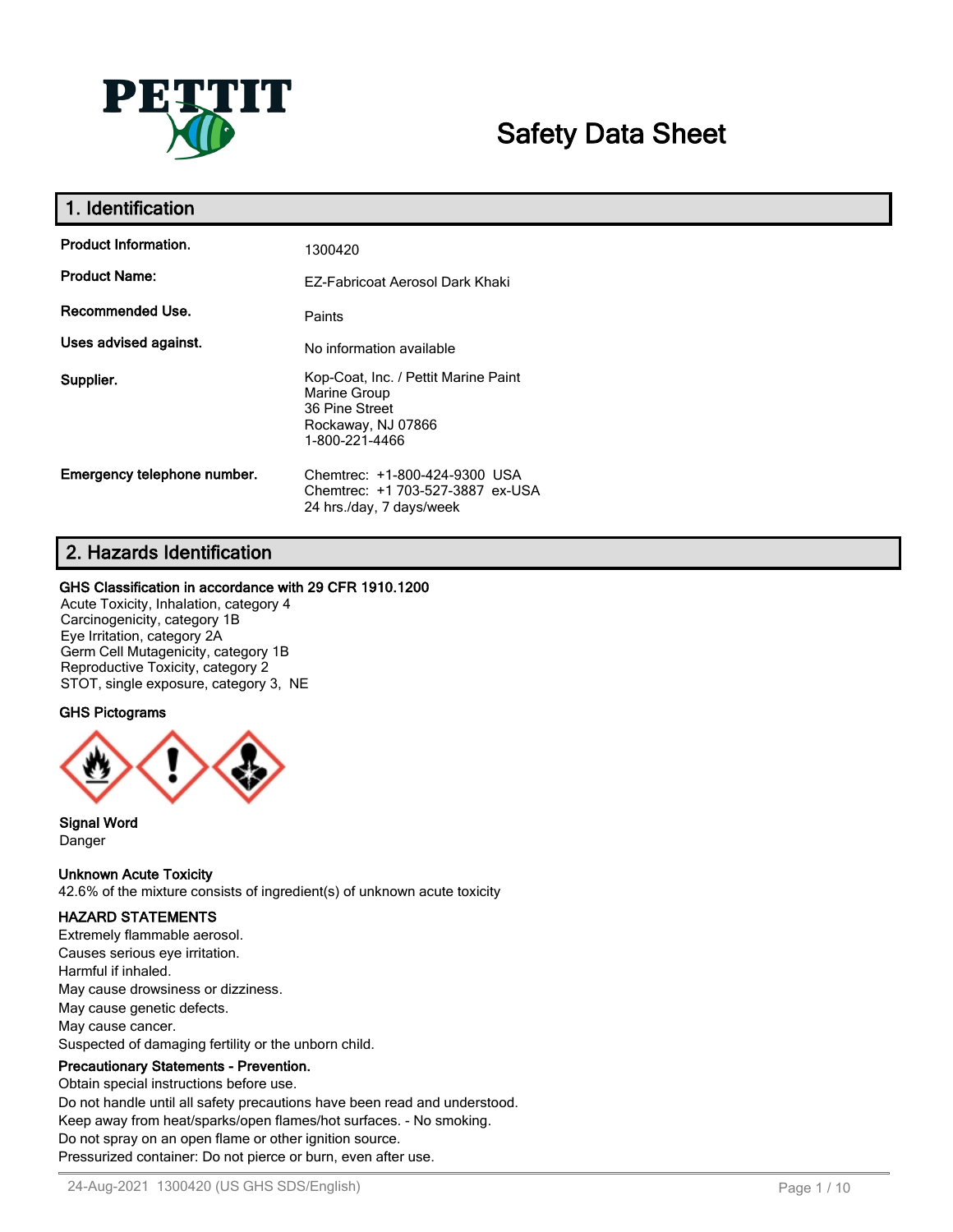Avoid breathing dust/fume/gas/mist/vapors/spray.

Wash face and hands and any exposed skin thoroughly after handling.

Use only outdoors or in a well-ventilated area.

Wear protective gloves/protective clothing/eye protection/face protection

#### **Precautionary Statements - Response.**

If inhaled: Remove person to fresh air and keep comfortable for breathing.

If in eyes: Rinse cautiously with water for several minutes. Remove contact lenses, if present and easy to do. Continue rinsing.

If exposed or concerned: Get medical advice/attention.

Call a poison center/doctor if you feel unwell.

If eye irritation persists: Get medical advice/attention.

#### **Precautionary Statements - Storage.**

Store in a well-ventilated place. Keep container tightly closed.

Store locked up.

Store at temperatures not exceeding 50 °C/122 °F. Protect from sunlight.

#### **Precautionary Statements - Disposal.**

Dispose of contents in accordance with local/regional/national/international regulations.

## **3. Composition/Information on Ingredients**

| <b>Chemical Name</b>                        | CAS-No.    | <u>Wt. %</u> |
|---------------------------------------------|------------|--------------|
| <b>ACETONE</b>                              | 67-64-1    | 25-50        |
| <b>Butanone</b>                             | 78-93-3    | $10 - 25$    |
| Propane                                     | 74-98-6    | $10 - 25$    |
| Methyl isobutyl ketone                      | 108-10-1   | 10-25        |
| <b>Butane</b>                               | 106-97-8   | $2.5 - 10$   |
| <b>XYLENE</b>                               | 1330-20-7  | $1.0 - 2.5$  |
| <b>GLYCOL ETHER PNB</b>                     | 5131-66-8  | $1.0 - 2.5$  |
| Amorphous Silica                            | 7631-86-9  | $0.1 - 1.0$  |
| Toluene                                     | 108-88-3   | $0.1 - 1.0$  |
| Titanium dioxide                            | 13463-67-7 | $0.1 - 1.0$  |
| Iron oxide                                  | 1309-37-1  | $0.1 - 1.0$  |
| Solvent naphtha (petroleum), light aromatic | 64742-95-6 | $0.1 - 1.0$  |
| Ethyl Benzene                               | 100-41-4   | $0.1 - 1.0$  |

The exact percentage (concentration) of composition has been withheld as a trade secret.

## **4. First-aid Measures**

#### **Description of first-aid measures.**

#### **General advice.**

Move victim to a safe isolated area. When symptoms persist or in all cases of doubt seek medical advice. Call a poison control center or doctor for treatment advice.

#### **Inhalation.**

Move to fresh air. Apply artificial respiration if victim is not breathing. Call a poison control center or doctor for treatment advice.

#### **Skin contact.**

Wash off immediately with soap and plenty of water. Remove all contaminated clothes and shoes. Remove and wash contaminated clothing before re-use. Call a poison control center or doctor for treatment advice.

#### **Eye contact.**

Immediately flush with plenty of water. After initial flushing, remove any contact lenses and continue flushing for at least 15 minutes. Call a poison control center or doctor for treatment advice.

#### **Ingestion.**

Do not induce vomiting unless directed to do so by a physician or poison control center. Never give anything by mouth to an unconscious person. If swallowed, call a poison control center or doctor immediately.

#### **Symptoms.**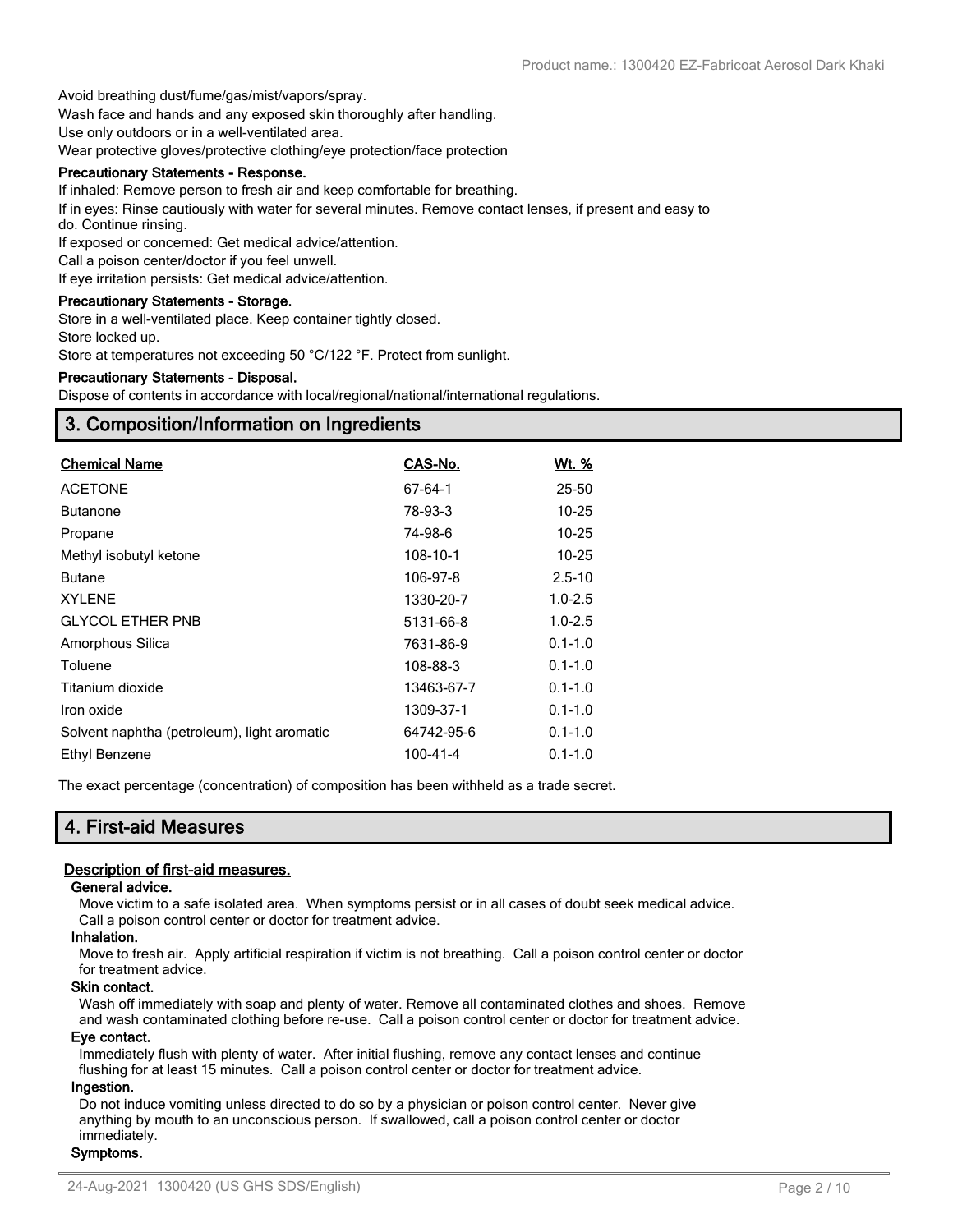See Section 2 and Section 11, Toxicological effects for description of potential symptoms.

#### **Notes to physician.**

Treat symptomatically.

## **5. Fire-fighting Measures**

#### **Extinguishing media.**

#### **Suitable extinguishing media.**

Use:. Dry powder. Alcohol-resistant foam. Carbon dioxide (CO<sub>2</sub>). Water may be used to cool and prevent the rupture of containers that are exposed to the heat from a fire.

#### **Extinguishing media which shall not be used for safety reasons.**

Water may be unsuitable for extinguishing fires.

#### **Special hazards arising from the substance or mixture.**

Vapors may travel to areas away from work site before igniting/flashing back to vapor source. Thermal decomposition can lead to release of irritating and toxic gases and vapors. Most vapors are heavier than air. Vapors may spread along ground and collect in low or confined areas (sewers, basements, tanks). Vapors may travel to source of ignition and flash back. Air/vapor mixtures may explode when ignited. Containers may explode when heated.

#### **Advice for firefighters.**

Evacuate personnel to safe areas.As in any fire, wear self-contained breathing apparatus pressure-demand, MSHA/NIOSH (approved or equivalent) and full protective gear.

# **6. Accidental Release Measures**

#### **Personal precautions, protective equipment and emergency procedures.**

#### **Personal precautions.**

Avoid contact with skin, eyes and clothing. Ensure adequate ventilation, especially in confined areas. All equipment used when handling the product must be grounded. Eliminate all ignition sources (no smoking, flares, sparks or flames in immediate area). Wear protective gloves/clothing and eye/face protection. Stop all work that requires a naked flame, stop all vehicles, stop all machines and equipment that may cause sparks or flames. Do not breathe vapors or spray mist. Avoid exceeding of the given occupational exposure limits (see section 8). Thoroughly decontaminate all protective equipment after use.

#### **Advice for emergency responders.**

Refer to protective measures listed in sections 7 and 8. Use personal protection recommended in Section 8.

#### **Environmental precautions.**

Prevent further leakage or spillage if safe to do so. Do not allow material to contaminate ground water system. Prevent entry into waterways, sewers, basements or confined areas. See Section 12 for additional Ecological information.

#### **Methods and materials for containment and cleaning up.**

#### **Methods for Containment.**

Absorb with earth, sand or other non-combustible material and transfer to containers for later disposal. Prevent further leakage or spillage if safe to do so. Pick up and transfer to properly labeled containers. Clean contaminated surface thoroughly. Ground and bond containers when transferring material. Take precautionary measures against static discharges. Use personal protective equipment. Remove all sources of ignition.

#### **Methods for cleaning up.**

Prevent further leakage or spillage if safe to do so. Keep away from open flames, hot surfaces and sources of ignition. Keep in suitable and closed containers for disposal. All equipment used when handling the product must be grounded. Keep combustibles (wood, paper, oil, etc) away from spilled material. Ventilate the area. Use personal protective equipment as required. Shut off ignition sources; including electrical equipment and flames. Clean contaminated objects and areas thoroughly while observing environmental regulations. Never return spills in original containers for re-use.

#### **Reference to other sections.**

See section 8 for more information.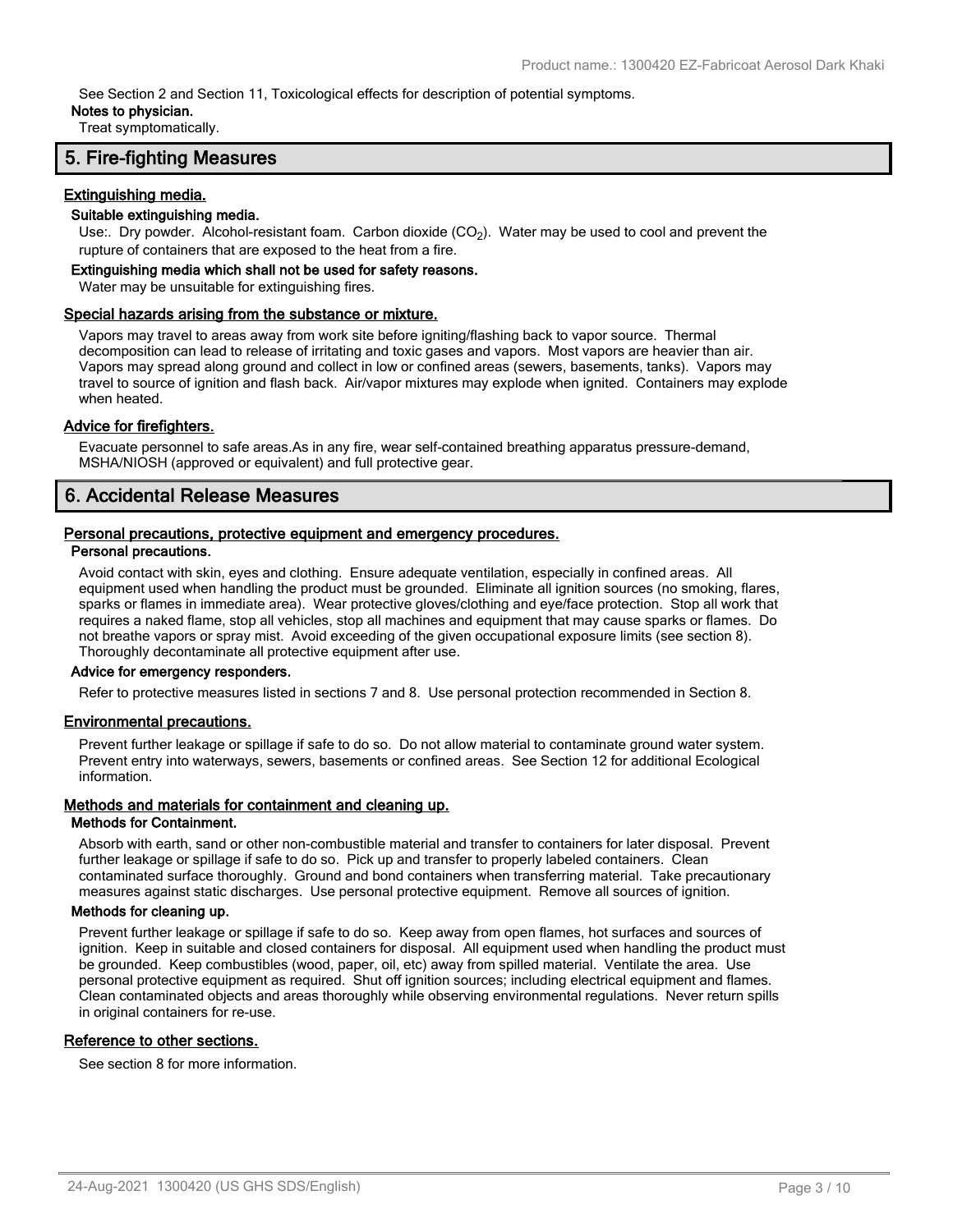## **7. Handling and Storage**

#### **Conditions for safe storage, including any incompatibilities.**

#### **Advice on safe handling.**

Avoid contact with skin, eyes and clothing. Handle in accordance with good industrial hygiene and safety practice. Keep away from open flames, hot surfaces and sources of ignition. Take precautionary measures against static discharges. Do not breathe vapors or spray mist. Do not puncture or incinerate cans. Use according to package label instructions. Do not pressurize, cut, weld, braze, solder, drill, grind, or expose container to heat, flame, sparks, static electricity, or other sources of ignition. Wash hands before breaks and immediately after handling the product. Ground and bond containers when transferring material. All equipment used when handling the product must be grounded.

#### **Hygiene measures.**

Handle in accordance with good industrial hygiene and safety practice for diagnostics. Do not eat, drink or smoke when using this product. Remove and wash contaminated clothing before re-use. Avoid contact with skin, eyes and clothing. Wash hands before breaks and immediately after handling the product.

#### **Storage Conditions.**

Keep container closed when not in use. Do not puncture or incinerate cans. Keep in properly labeled containers. Keep containers tightly closed in a dry, cool and well-ventilated place. Store in accordance with local regulations. Keep from freezing. Keep away from food, drink and animal feedingstuffs. Keep away from heat, hot surfaces, sparks, open flames and other ignition sources. No smoking.

## **8. Exposure Controls/Personal Protection**

| Ingredients with Occupational Exposure Limits |                      |                       |                     |                         |
|-----------------------------------------------|----------------------|-----------------------|---------------------|-------------------------|
| <b>Chemical Name</b>                          | <b>ACGIH TLV-TWA</b> | <b>ACGIH-TLV STEL</b> | <b>OSHA PEL-TWA</b> | <b>OSHA PEL-CEILING</b> |
| <b>ACETONE</b>                                | $250$ ppm            | 500 ppm               | $1000$ ppm          | N.E.                    |
| <b>Butanone</b>                               | 200 ppm              | 300 ppm               | $200$ ppm           | N.E.                    |
| Propane                                       | N.E.                 | N.E.                  | $1000$ ppm          | N.E.                    |
| Methyl isobutyl ketone                        | 20 ppm               | 75 ppm                | $100$ ppm           | N.E.                    |
| <b>Butane</b>                                 | N.E.                 | $1000$ ppm            | N.E.                | N.E.                    |
| <b>XYLENE</b>                                 | $100$ ppm            | $150$ ppm             | $100$ ppm           | N.E.                    |
| Toluene                                       | 20 ppm               | N.E.                  | $200$ ppm           | 300 ppm                 |
| Titanium dioxide                              | 10 mg/m $3$          | N.E.                  | 15 mg/m $3$         | N.E.                    |
| Iron oxide                                    | 5 mg/m $3$           | N.E.                  | 10 mg/m $3$         | N.E.                    |
| Ethyl Benzene                                 | 20 ppm               | N.E.                  | $100$ ppm           | N.E.                    |

**TLV = Threshold Limit Value TWA = Time Weighted Average PEL = Permissible Exposure Limit STEL = Short-Term Exposure Limit N.E. = Not Established**

#### **Engineering Measures.**

Ensure adequate ventilation, especially in confined areas. Apply technical measures to comply with the occupational exposure limits.

#### **Personal protective equipment.**

#### **Eye/Face Protection.**

If splashes are likely to occur, wear:. Face-shield. Safety glasses with side-shields. Tightly fitting safety goggles.

#### **Skin and body protection.**

Use:. Long sleeved clothing. Protective shoes or boots. Solvent-resistant gloves. Solvent-resistant apron and boots. Wear impervious gloves and/or clothing if needed to prevent contact with the material. Gloves must be inspected prior to use. Please observe the instructions regarding permeability and breakthrough time which are provided by the supplier of the gloves. Also take into consideration the specific local conditions under which the product is used, such as the danger of cuts, abrasion. Remove and wash contaminated clothing before re-use.

#### **Respiratory protection.**

Do not inhale aerosol. In case of mist, spray or aerosol exposure wear suitable personal respiratory protection and protective suit. In case of inadequate ventilation wear respiratory protection. If exposure limits are exceeded or irritation is experienced, respiratory protection should be worn. Respiratory protection must be provided in accordance with current local regulations.

## **9. Physical and chemical properties.**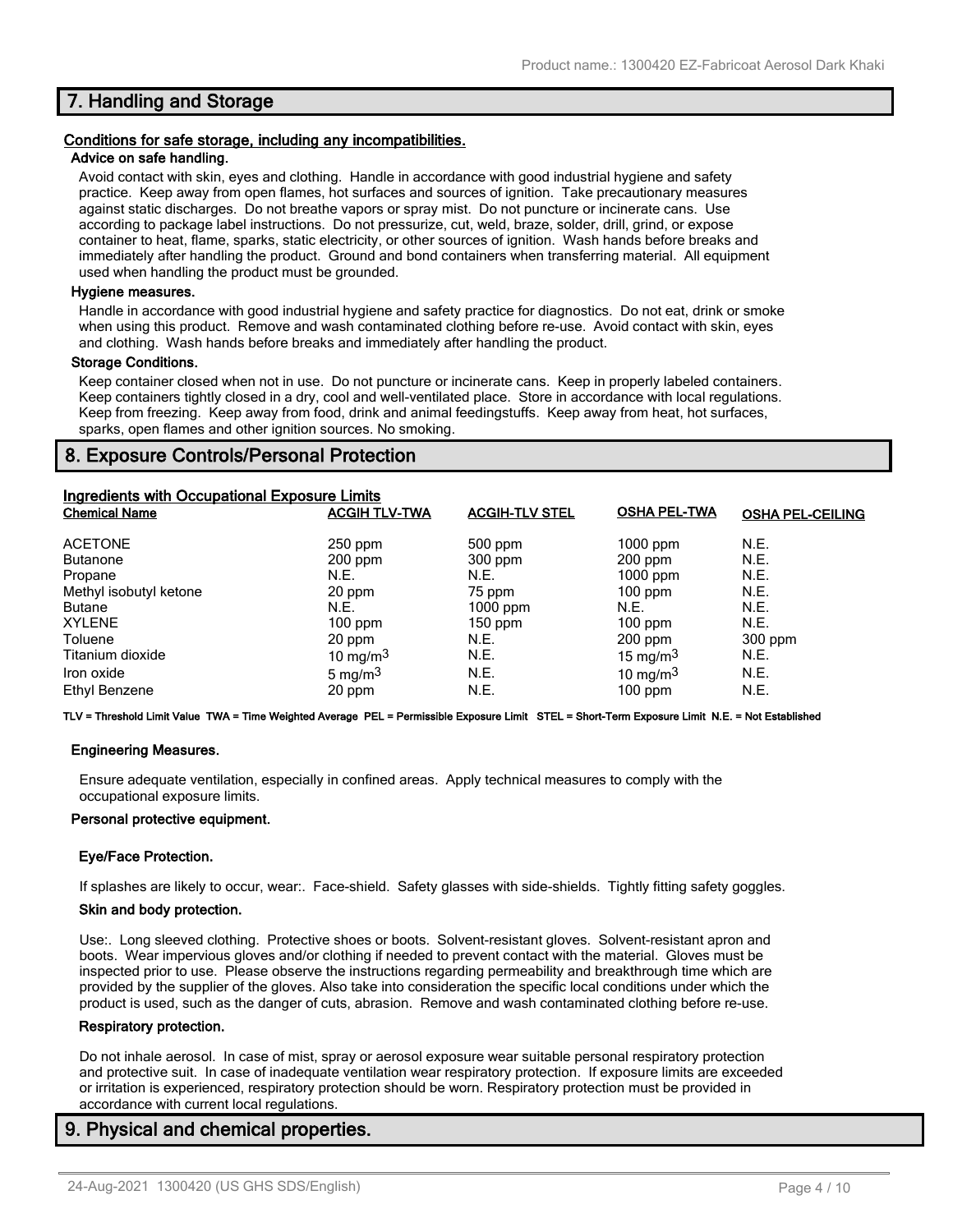**Information on basic physical and chemical properties.**

| <b>Physical state</b>                     | Aerosol                   |
|-------------------------------------------|---------------------------|
| Appearance                                | No Information            |
| Color                                     | Tan                       |
| Odor                                      | No Information            |
| <b>Odor Threshold</b>                     | No Information            |
| рH                                        | No Information            |
| Melting/freezing point., °C (°F)          | No Information            |
| Flash Point., °C (°F)                     | $-20$ $(-4.00)$           |
| Boiling point/boiling range., °C (°F)     | 56 - 3,000 (132.8 - 5432) |
| <b>Evaporation rate</b>                   | No Information            |
| <b>Explosive properties.</b>              | No Information            |
| Vapor pressure.                           | No Information            |
| Vapor density.                            | No Information            |
| Specific Gravity. (g/cm <sup>3</sup> )    | 0.759                     |
| Water solubility.                         | No Information            |
| <b>Partition coefficient.</b>             | No Information            |
| Autoignition temperature., °C             | No Information            |
| Decomposition Temperature °C.             | No Information            |
| Viscosity, kinematic.                     | No Information            |
| Other information.                        |                           |
| Volatile organic compounds (VOC) content. | $621$ g/L                 |
| Density, Ib/gal                           | 6.317                     |

# **10. Stability and Reactivity**

#### **Reactivity.**

Stable under normal conditions.

#### **Chemical stability.**

Stable under recommended storage conditions.

#### **Possibility of hazardous reactions.**

None known based on information supplied.

#### **Conditions to Avoid.**

Heat (temperatures above flash point), sparks, ignition points, flames, static electricity. Keep away from heat and sources of ignition. Do not freeze.

#### **Incompatible Materials.**

None known based on information supplied.

#### **Hazardous Decomposition Products.**

Thermal decomposition can lead to release of irritating gases and vapours. Possible formation of carbon oxides, nitrogen oxides, and hazardous organic compounds.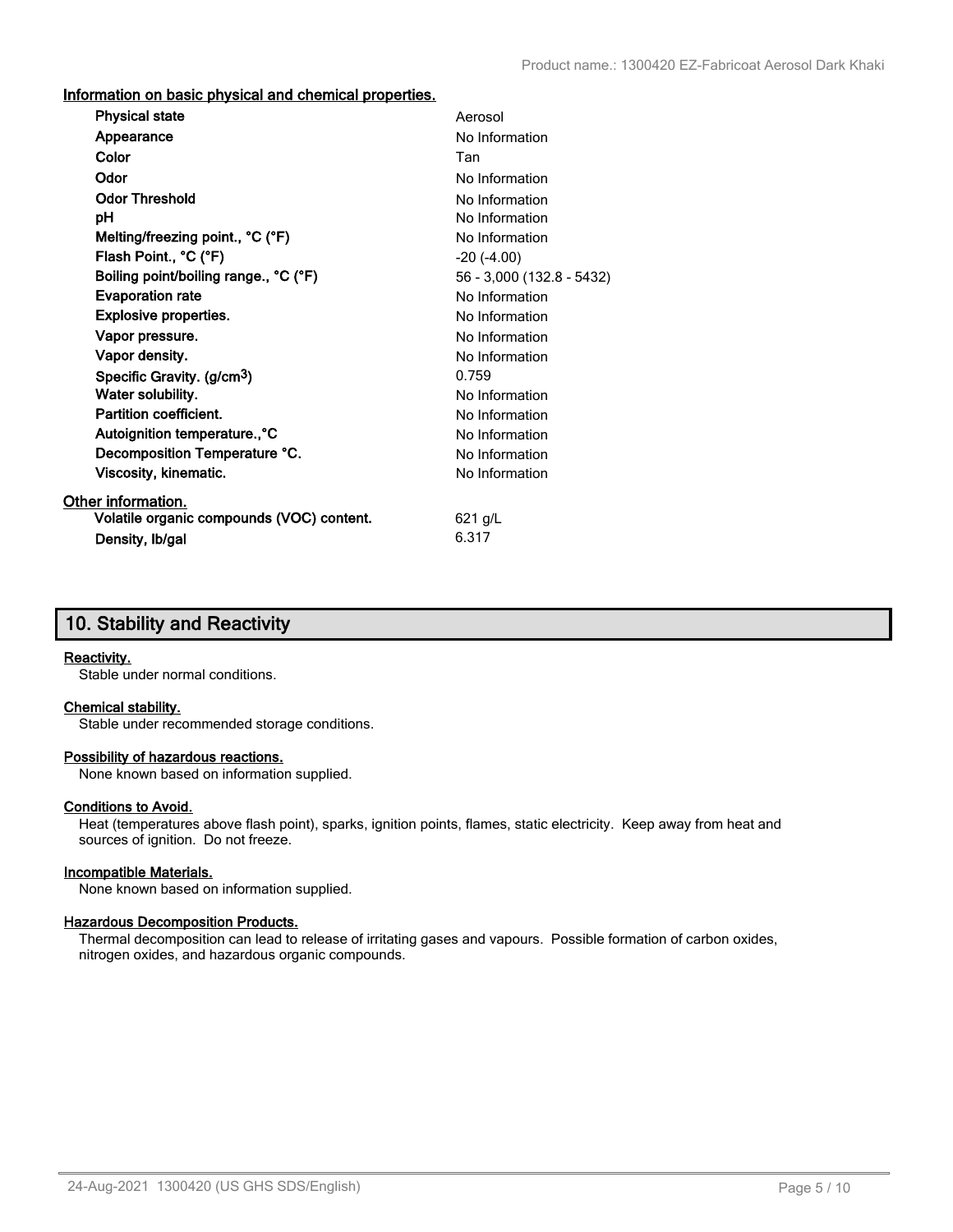# **11. Toxicological Information**

## **Information on toxicological effects.**

#### **Acute toxicity.**

## **Product Information**

No Information

# **The following values are calculated based on chapter 3.1 of the GHS document.**

**ATEmix (dermal)** 3,053.5 mg/kg **ATEmix (inhalation - dust/mist)** 2.92 mg/l

**ATEmix (oral)** 5,774.1 mg/kg

#### **Component Information.**

| CAS-No.       | <b>Chemical Name</b>                        | LD50 Oral      | LD50 Dermal           | <b>LC50 Inhalation</b>            |
|---------------|---------------------------------------------|----------------|-----------------------|-----------------------------------|
| $67 - 64 - 1$ | <b>ACETONE</b>                              | 6006 mg/kg Rat | 2002 mg/kg Rat        | 50.1 mg/L Rat (Vapor)             |
| 78-93-3       | <b>Butanone</b>                             | 2483 mg/kg Rat | 5000 mg/kg<br>Rabbit  | 11700 ppm Rat (Gas/Mist)          |
| 74-98-6       | Propane                                     | N.I.           | N.I.                  | >800000 ppm Rat (Gas/Mist)        |
| 108-10-1      | Methyl isobutyl ketone                      | 2080           | 3000                  | $> 2000$ ppm (Rat) 4 h<br>(Vapor) |
| 106-97-8      | <b>Butane</b>                               | N.I.           | N.I.                  | 658 mg/L Rat (Vapor)              |
| 1330-20-7     | <b>XYLENE</b>                               | 3500 mg/kg Rat | >4350 mg/kg<br>Rabbit | 29.08 mg/L Rat (Vapor)            |
| 5131-66-8     | <b>GLYCOL ETHER PNB</b>                     | 1900 mg/kg Rat | >2000 mg/kg Rat N.I.  |                                   |
| 7631-86-9     | Amorphous Silica                            | 7900 mg/kg Rat | >5000 mg/kg<br>Rabbit | N.I.                              |
| 108-88-3      | Toluene                                     | 2600 mg/kg Rat | 12000 mg/kg<br>Rabbit | 12.5 mg/L Rat (Vapor)             |
| 64742-95-6    | Solvent naphtha (petroleum), light aromatic | 8400 mg/kg Rat | N.I.                  | N.I.                              |
| 100-41-4      | Ethyl Benzene                               | 3500 mg/kg Rat | 15400 mg/kg<br>Rabbit | NA (Dust)                         |

N.I. = No Information

#### **Skin corrosion/irritation.**

SKIN IRRITANT.

### **Eye damage/irritation.**

No Information

#### **Respiratory or skin sensitization.**

No Information

## **Ingestion.**

May be harmful if swallowed.

## **Germ cell mutagenicity.**

No Information

## **Carcinogenicity.**

No Information

| CAS-No.        | <b>Chemical Name</b>   | <b>IARC</b>   | <b>NTP</b>               | <b>OSHA</b> |
|----------------|------------------------|---------------|--------------------------|-------------|
| 108-10-1       | Methyl isobutyl ketone | IARC Group 2B | $\overline{\phantom{a}}$ |             |
| 1330-20-7      | <b>XYLENE</b>          | IARC Group 3  | $\overline{\phantom{a}}$ |             |
| 7631-86-9      | Amorphous Silica       | IARC Group 3  | $\blacksquare$           |             |
| 108-88-3       | Toluene                | IARC Group 3  | $\overline{\phantom{a}}$ |             |
| 13463-67-7     | Titanium dioxide       | IARC Group 2B | $\overline{\phantom{a}}$ |             |
| 1309-37-1      | Iron oxide             | IARC Group 3  | $\overline{\phantom{a}}$ |             |
| $100 - 41 - 4$ | Ethyl Benzene          | IARC Group 2B | $\overline{\phantom{a}}$ |             |
|                |                        |               |                          |             |

### **Reproductive toxicity.**

No Information

**Specific target organ systemic toxicity (single exposure).**

No Information

#### **Specific target organ systemic toxicity (repeated exposure).**

May cause damage to organs through prolonged or repeated exposure.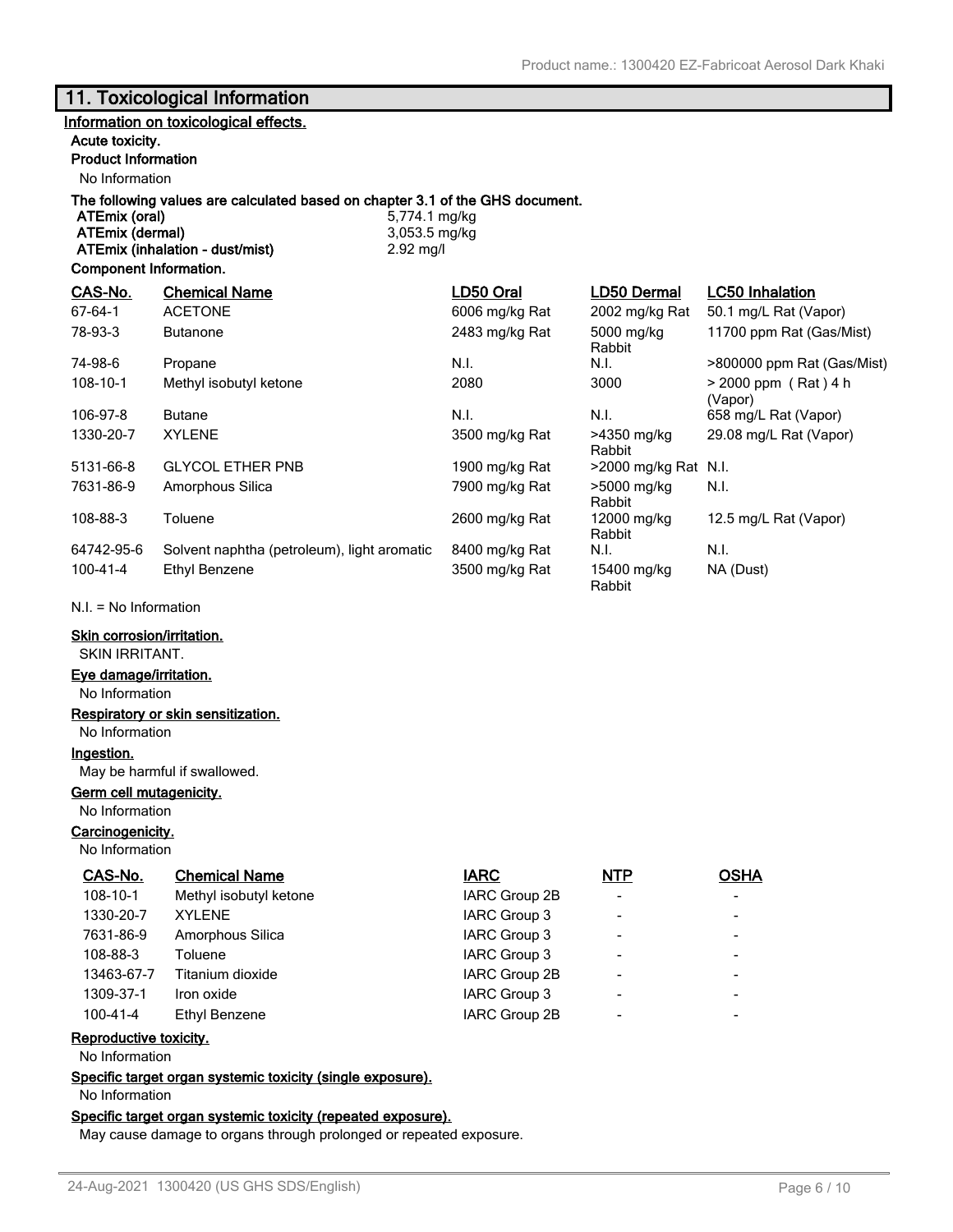# **Aspiration hazard.**

No Information

## **Primary Route(s) of Entry**

Inhalation

# **12. Ecological Information**

## **Toxicity.**

22.01% of the mixture consists of ingredient(s) of unknown aquatic toxicity

## **Ecotoxicity effects.**

| <b>Chemical Name</b>                                         | <b>Toxicity to algae</b>                                                                                          | <b>Toxicity to fish</b>                                                                                                                                                                                                                                                                                                                                                                                                                                                                                 | Toxicity to daphnia and other<br>aquatic invertebrates                                                                   |
|--------------------------------------------------------------|-------------------------------------------------------------------------------------------------------------------|---------------------------------------------------------------------------------------------------------------------------------------------------------------------------------------------------------------------------------------------------------------------------------------------------------------------------------------------------------------------------------------------------------------------------------------------------------------------------------------------------------|--------------------------------------------------------------------------------------------------------------------------|
| <b>ACETONE</b><br>67-64-1                                    |                                                                                                                   | LC50 96 h Oncorhynchus mykiss<br>4.74 - 6.33 mL/L, LC50 96 h<br>Pimephales promelas 6210 -<br>8120 mg/L, LC50 96 h Lepomis<br>macrochirus 8300 mg/L                                                                                                                                                                                                                                                                                                                                                     | EC50 48 h Daphnia magna<br>10294 - 17704 mg/L, EC50 48 h<br>Daphnia magna 12600 - 12700<br>mg/L                          |
| <b>Butanone</b><br>78-93-3                                   |                                                                                                                   | LC50 96 h Pimephales promelas<br>3130 - 3320 mg/L                                                                                                                                                                                                                                                                                                                                                                                                                                                       | EC50 48 h Daphnia magna > 520<br>mg/L, EC50 48 h Daphnia magna<br>5091 mg/L, EC50 48 h Daphnia<br>magna 4025 - 6440 mg/L |
| Methyl isobutyl ketone<br>108-10-1                           | EC50 96 h Pseudokirchneriella<br>subcapitata 400 mg/L                                                             | LC50 96 h Pimephales promelas<br>496 - 514 mg/L                                                                                                                                                                                                                                                                                                                                                                                                                                                         | EC50 48 h Daphnia magna 170<br>ma/L                                                                                      |
| <b>XYLENE</b><br>1330-20-7                                   |                                                                                                                   | LC50 96 h Pimephales promelas<br>13.4 mg/L, LC50 96 h<br>Oncorhynchus mykiss 2.661 -<br>4.093 mg/L, LC50 96 h<br>Oncorhynchus mykiss 13.5 - 17.3<br>mg/L, LC50 96 h Lepomis<br>macrochirus 13.1 - 16.5 mg/L,<br>LC50 96 h Lepomis macrochirus<br>19 mg/L, LC50 96 h Lepomis<br>macrochirus 7.711 - 9.591 mg/L,<br>LC50 96 h Pimephales promelas<br>23.53 - 29.97 mg/L, LC50 96 h<br>Cyprinus carpio 780 mg/L, LC50<br>96 h Cyprinus carpio >780 mg/L,<br>LC50 96 h Poecilia reticulata<br>$30.26 - 40.$ | EC50 48 h water flea 3.82 mg/L,<br>LC50 48 h Gammarus lacustris<br>$0.6$ mg/L                                            |
| <b>Amorphous Silica</b><br>7631-86-9                         | EC50 72 h Pseudokirchneriella<br>subcapitata 440 mg/L                                                             | LC50 96 h Brachydanio rerio<br>5000 mg/L                                                                                                                                                                                                                                                                                                                                                                                                                                                                | EC50 48 h Ceriodaphnia dubia<br>7600 mg/L                                                                                |
| Toluene<br>108-88-3                                          | EC50 96 h Pseudokirchneriella<br>subcapitata >433 mg/L, EC50 72<br>h Pseudokirchneriella<br>subcapitata 12.5 mg/L | LC50 96 h Pimephales promelas<br>15.22 - 19.05 mg/L, LC50 96 h<br>Pimephales promelas 12.6 mg/L,<br>LC50 96 h Oncorhynchus mykiss<br>5.89 - 7.81 mg/L, LC50 96 h<br>Oncorhynchus mykiss 14.1 -<br>17.16 mg/L, LC50 96 h<br>Oncorhynchus mykiss 5.8 mg/L,<br>LC50 96 h Lepomis macrochirus<br>11.0 - 15.0 mg/L, LC50 96 h<br>Oryzias latipes 54 mg/L, LC50 96<br>h Poecilia reticulata 28.2 mg/L,<br>LC50 96 h Poecilia reticulata<br>50.87 - 70.34 mg/L                                                 | EC50 48 h Daphnia magna 5.46 -<br>9.83 mg/L, EC50 48 h Daphnia<br>magna 11.5 mg/L                                        |
| Iron oxide<br>1309-37-1                                      |                                                                                                                   | LC50 96 h Danio rerio 100000<br>mg/L                                                                                                                                                                                                                                                                                                                                                                                                                                                                    |                                                                                                                          |
| Solvent naphtha (petroleum),<br>light aromatic<br>64742-95-6 |                                                                                                                   | LC50 96 h Oncorhynchus mykiss<br>9.22 mg/L                                                                                                                                                                                                                                                                                                                                                                                                                                                              | EC50 48 h Daphnia magna 6.14<br>mg/L                                                                                     |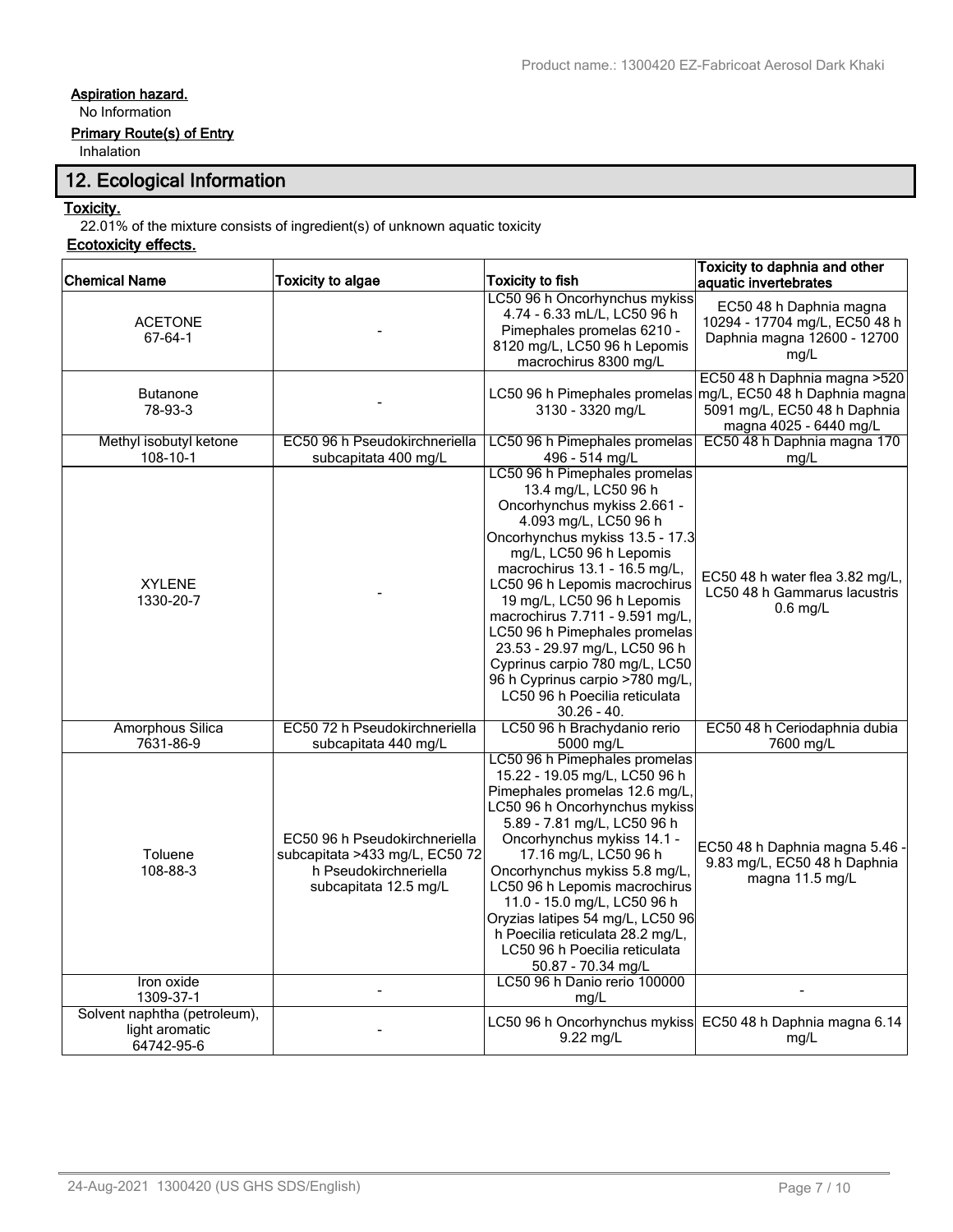| Ethyl Benzene<br>$100 - 41 - 4$ | EC50 72 h Pseudokirchneriella<br>subcapitata 4.6 mg/L, EC50 96 h <br>Pseudokirchneriella subcapitata<br>>438 mg/L, EC50 72 h<br>Pseudokirchneriella subcapitata<br>2.6 - 11.3 mg/L, EC50 96 h<br>Pseudokirchneriella subcapitata<br>$1.7 - 7.6$ mg/L | ∣LC50 96 h Oncorhynchus mykiss∣<br>11.0 - 18.0 mg/L, LC50 96 h<br>Oncorhynchus mykiss 4.2 mg/L,<br>LC50 96 h Pimephales promelas<br>7.55 - 11 mg/L, LC50 96 h<br>Lepomis macrochirus 32 mg/L,<br>LC50 96 h Pimephales promelas<br>9.1 - 15.6 mg/L, LC50 96 h<br>Poecilia reticulata 9.6 mg/L | EC50 48 h Daphnia magna 1.8 -<br>$2.4 \text{ mq/L}$ |
|---------------------------------|------------------------------------------------------------------------------------------------------------------------------------------------------------------------------------------------------------------------------------------------------|----------------------------------------------------------------------------------------------------------------------------------------------------------------------------------------------------------------------------------------------------------------------------------------------|-----------------------------------------------------|
|---------------------------------|------------------------------------------------------------------------------------------------------------------------------------------------------------------------------------------------------------------------------------------------------|----------------------------------------------------------------------------------------------------------------------------------------------------------------------------------------------------------------------------------------------------------------------------------------------|-----------------------------------------------------|

## **Persistence and degradability.**

No data are available on the product itself.

## **Bioaccumulative potential.**

Discharge into the environment must be avoided.

| CAS-No.        | <b>Chemical Name</b>   | loa POW       |
|----------------|------------------------|---------------|
| 67-64-1        | <b>ACETONE</b>         | $-0.24$       |
| 78-93-3        | <b>Butanone</b>        | 0.3           |
| 74-98-6        | Propane                | 2.3           |
| 108-10-1       | Methyl isobutyl ketone | 1.19          |
| 106-97-8       | <b>Butane</b>          | 2.89          |
| 1330-20-7      | <b>XYLENE</b>          | $2.77 - 3.15$ |
| 108-88-3       | Toluene                | 2.7           |
| $100 - 41 - 4$ | Ethyl Benzene          | 3.2           |

#### **Mobility in soil.**

No information

## **Other adverse effects.**

No information

# **13. Disposal Considerations**

## **Waste Disposal Guidance.**

Disposal should be in accordance with applicable regional, national and local laws and regulations.

Empty containers should be taken to an approved waste handling site for recycling or disposal.

## **14. Transport Information**

## **DOT**

| <b>Shipping Name:</b><br><b>Hazard Class:</b><br><b>UN/NA Number:</b><br>Packing Group:<br><b>Additional Information:</b> | Aerosols<br>2.1<br>1950<br>Ш<br>LTD QTY: This product may be reclassified as "limited quantity" per 49 CFR 173.150 (b)(2) and 49<br>CFR 172 Special Provision 149. |
|---------------------------------------------------------------------------------------------------------------------------|--------------------------------------------------------------------------------------------------------------------------------------------------------------------|
| IMDG<br><b>Proper Shipping Name:</b><br><b>Hazard Class:</b><br><b>UN Number:</b><br><b>Packing Group:</b>                | Aerosols<br>2.1<br>1950<br>$\mathsf{I}$                                                                                                                            |
| <u>IATA</u><br><b>Proper Shipping Name:</b><br><b>Hazard Class:</b><br><b>Packing Group:</b>                              | UN1950, Aerosols<br>2.1<br>$\mathsf{I}$                                                                                                                            |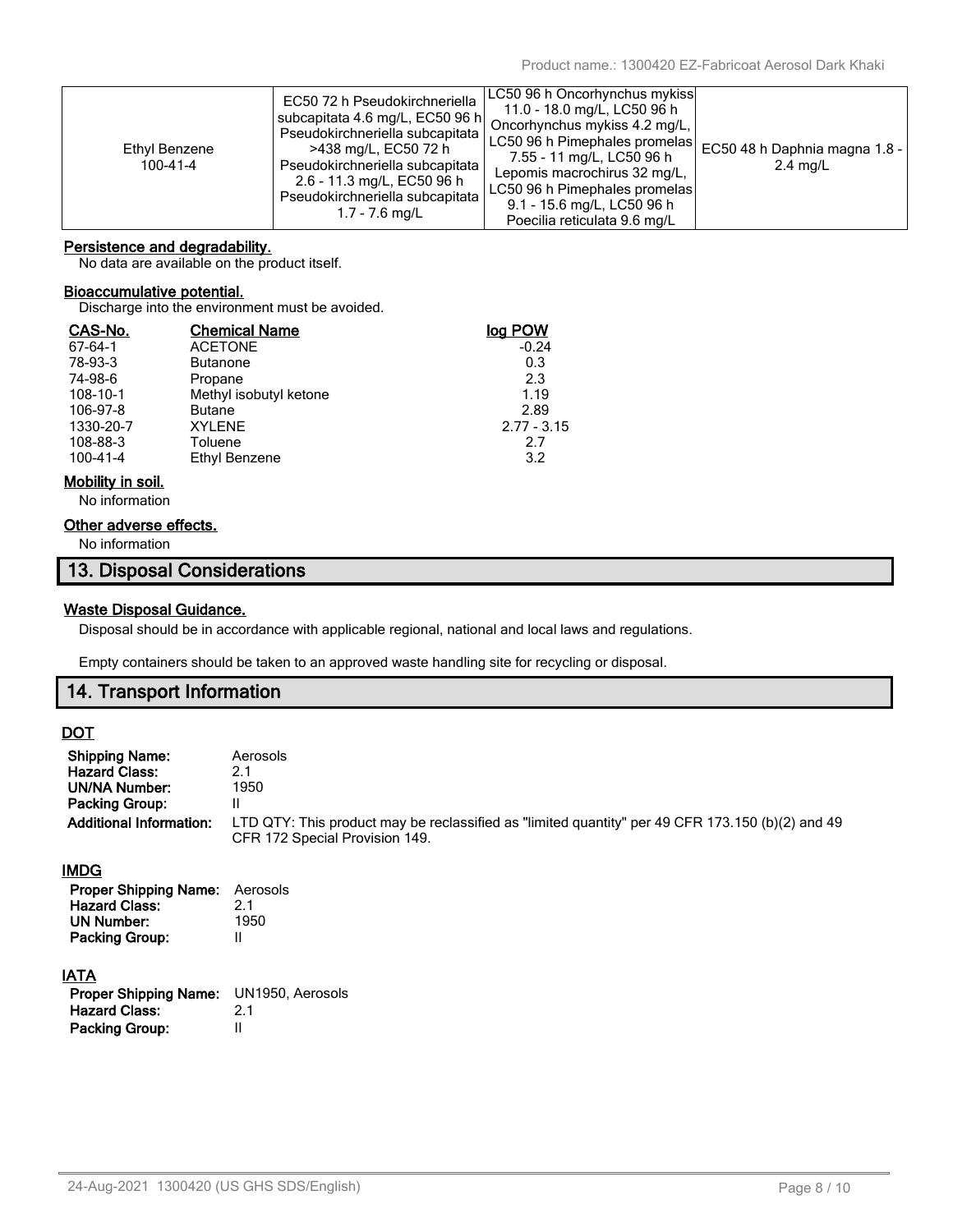# **15. Regulatory Information**

## **International Inventories:**

| TSCA                 | Complies                                                                                          |
|----------------------|---------------------------------------------------------------------------------------------------|
| DSL                  |                                                                                                   |
| <b>DSL/NDSL</b>      |                                                                                                   |
| <b>EINECS/ELINCS</b> |                                                                                                   |
| <b>ENCS</b>          |                                                                                                   |
| <b>IECSC</b>         |                                                                                                   |
| KECI                 |                                                                                                   |
| <b>PICCS</b>         |                                                                                                   |
| AICS                 |                                                                                                   |
| <b>NZIoC</b>         |                                                                                                   |
| TCSI                 |                                                                                                   |
| <b>TSCA</b>          | United States Toxic Substances Control Act Section 8(b) Inventory.                                |
| <b>DSL</b>           | Canadian Domestic Substances List.                                                                |
| <b>DSL/NDSL</b>      | Canadian Domestic Substances List/Canadian Non-Domestic Substances List                           |
| <b>EINECS/ELINCS</b> | European Inventory of Existing Chemical Substances/European List of Notified Chemical Substances. |
| <b>ENCS</b>          | Japan Existing and New Chemical Substances.                                                       |
| <b>IECSC</b>         | China Inventory of Existing Chemical Substances.                                                  |
| <b>KECL</b>          | Korean Existing and Evaluated Chemical Substances.                                                |
| <b>PICCS</b>         | Philippines Inventory of Chemicals and Chemical Substances.                                       |
| <b>AICS</b>          | Australian Inventory of Chemical Substances.                                                      |
| <b>NZIoC</b>         | New Zealand Inventory of Chemicals.                                                               |
| <b>TCSI</b>          | <b>Taiwan Chemical Substance Inventory</b>                                                        |

# **U.S. Federal Regulations:**

## **SARA SECTION 313:**

This product contains the following substances subject to the reporting requirements of Section 313 of Title III of the Superfund Amendment and Reauthorization Act of 1986 and 40 CFR part 372: .

| <b>Chemical Name</b>   | CAS-No.   | <b>Weight Percent</b> |
|------------------------|-----------|-----------------------|
| Methyl isobutyl ketone | 108-10-1  | 10-25                 |
| <b>XYLENE</b>          | 1330-20-7 | $1.0 - 2.5$           |
| Ethyl Benzene          | 100-41-4  | $0.1 - 1.0$           |

## **TOXIC SUBSTANCES CONTROL ACT 12(b):**

This product does not contain any chemicals that are subject to the reporting requirements of TSCA 12(b).

#### **CALIFORNIA PROPOSITION 65 CARCINOGENS**

WARNING

Warning: The following ingredients present in the product are known to the state of California to cause Cancer:.

| <b>Chemical Name</b>      | CAS-No.        |
|---------------------------|----------------|
| Methyl isobutyl ketone    | 108-10-1       |
| Titanium dioxide          | 13463-67-7     |
| Ethyl Benzene             | $100 - 41 - 4$ |
| Carbon black              | 1333-86-4      |
| Benzene, (1-methylethyl)- | $98 - 82 - 8$  |